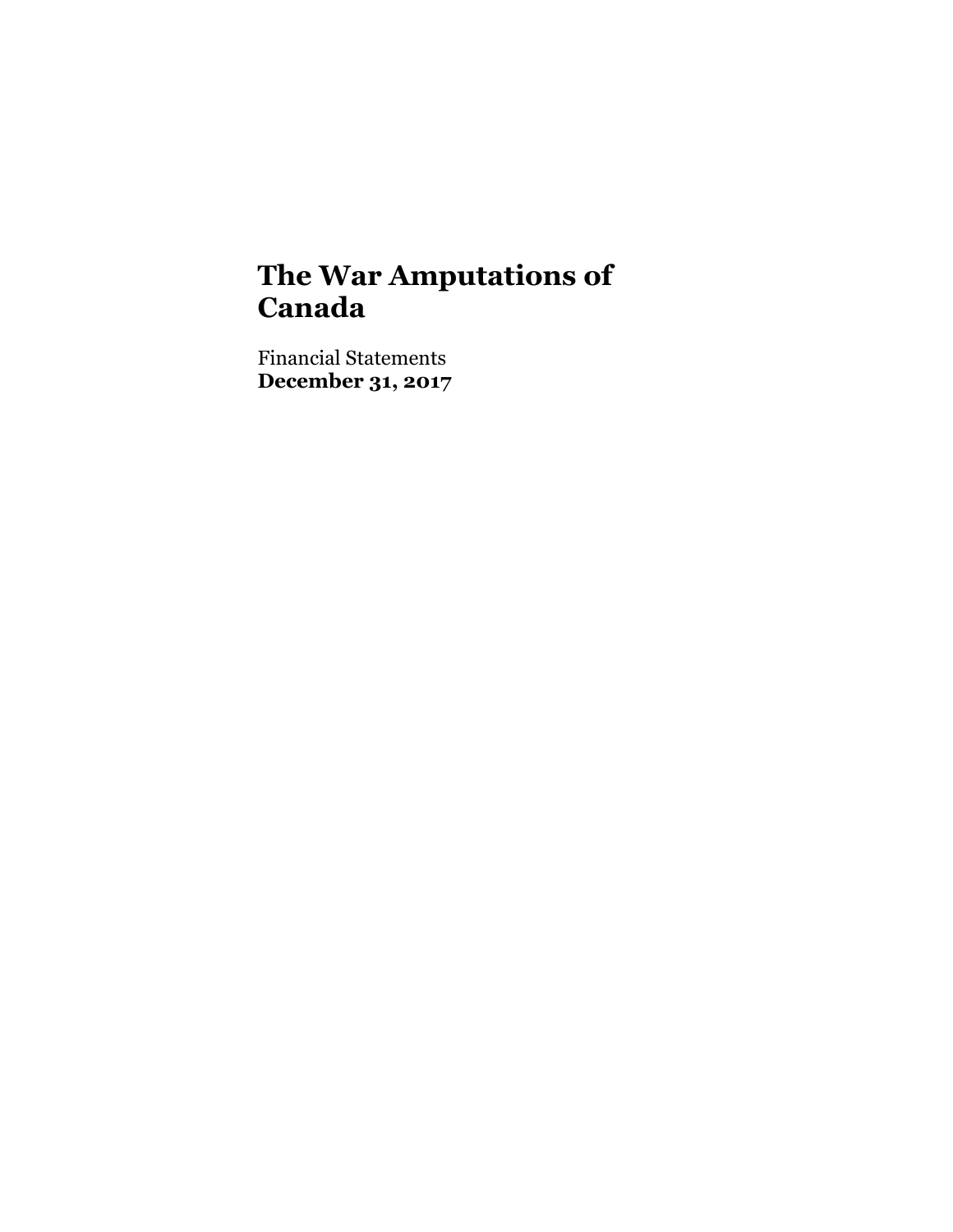

June 14, 2018

## **Independent Auditor's Report**

#### **To the Members of The War Amputations of Canada**

We have audited the accompanying financial statements of The War Amputations of Canada ("the Association"), which comprise the statement of net assets as at December 31, 2017 and the statements of changes in net assets, revenue and expense and cash flows for the year then ended, and the related notes, which comprise a summary of significant accounting policies and other explanatory information.

#### **Management's responsibility for the financial statements**

Management is responsible for the preparation and fair presentation of these financial statements in accordance with Canadian accounting standards for not-for-profit organizations, and for such internal control as management determines is necessary to enable the preparation of financial statements that are free from material misstatement, whether due to fraud or error.

#### **Auditor's responsibility**

Our responsibility is to express an opinion on these financial statements based on our audit. We conducted our audit in accordance with Canadian generally accepted auditing standards. Those standards require that we comply with ethical requirements and plan and perform the audit to obtain reasonable assurance about whether the financial statements are free from material misstatement.

An audit involves performing procedures to obtain audit evidence about the amounts and disclosures in the financial statements. The procedures selected depend on the auditor's judgment, including the assessment of the risks of material misstatement of the financial statements, whether due to fraud or error. In making those risk assessments, the auditor considers internal control relevant to the entity's preparation and fair presentation of the financial statements in order to design audit procedures that are appropriate in the circumstances, but not for the purpose of expressing an opinion on the effectiveness of the entity's internal control. An audit also includes evaluating the appropriateness of accounting policies used and the reasonableness of accounting estimates made by management, as well as evaluating the overall presentation of the financial statements.

We believe that the audit evidence we have obtained is sufficient and appropriate to provide a basis for our qualified audit opinion.

*PricewaterhouseCoopers LLP 99 Bank Street, Suite 710, Ottawa, Ontario, Canada K1P 1E4 T: +1 613 237 3702, F: +1 613 237 3963* 

"PwC" refers to PricewaterhouseCoopers LLP, an Ontario limited liability partnership.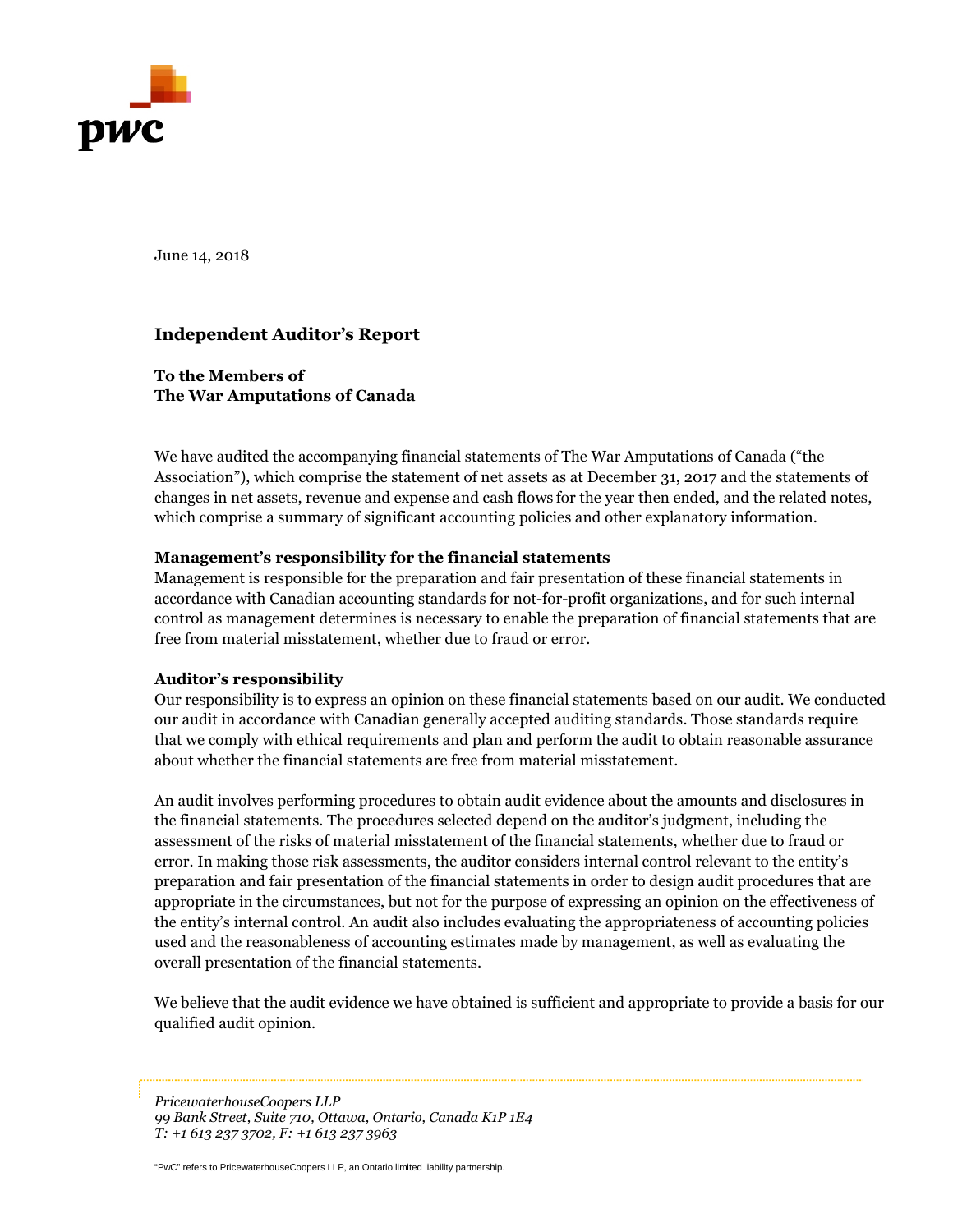

#### **Basis for qualified opinion**

In common with many not-for-profit organizations, the Association derives donations revenue from its Key Tag Service Division and other sources, the completeness of which is not susceptible to satisfactory audit verification. Accordingly, verification of these revenues was limited to the amounts recorded in the records of the Association. Therefore, we were not able to determine whether any adjustments might be necessary to revenue, net revenue (expense) and cash flows from operations for the years ended December 31, 2017 and 2016, current assets as at December 31, 2017 and 2016 and net assets as at the beginning and the end of the years ended December 31, 2017 and 2016. Our audit opinion on the financial statements for the year ended December 31, 2016 was modified accordingly because of the possible effects of this limitation in scope.

#### **Qualified opinion**

In our opinion, except for the possible effects of the matters described in the basis for qualified opinion paragraph, the financial statements present fairly, in all material respects, the financial position of the Association as at December 31, 2017 and the results of its operations and its cash flows for the year then ended in accordance with Canadian accounting standards for not-for-profit organizations.

Pricewaterhouse Coopers LLP

**Chartered Professional Accountants, Licensed Public Accountants**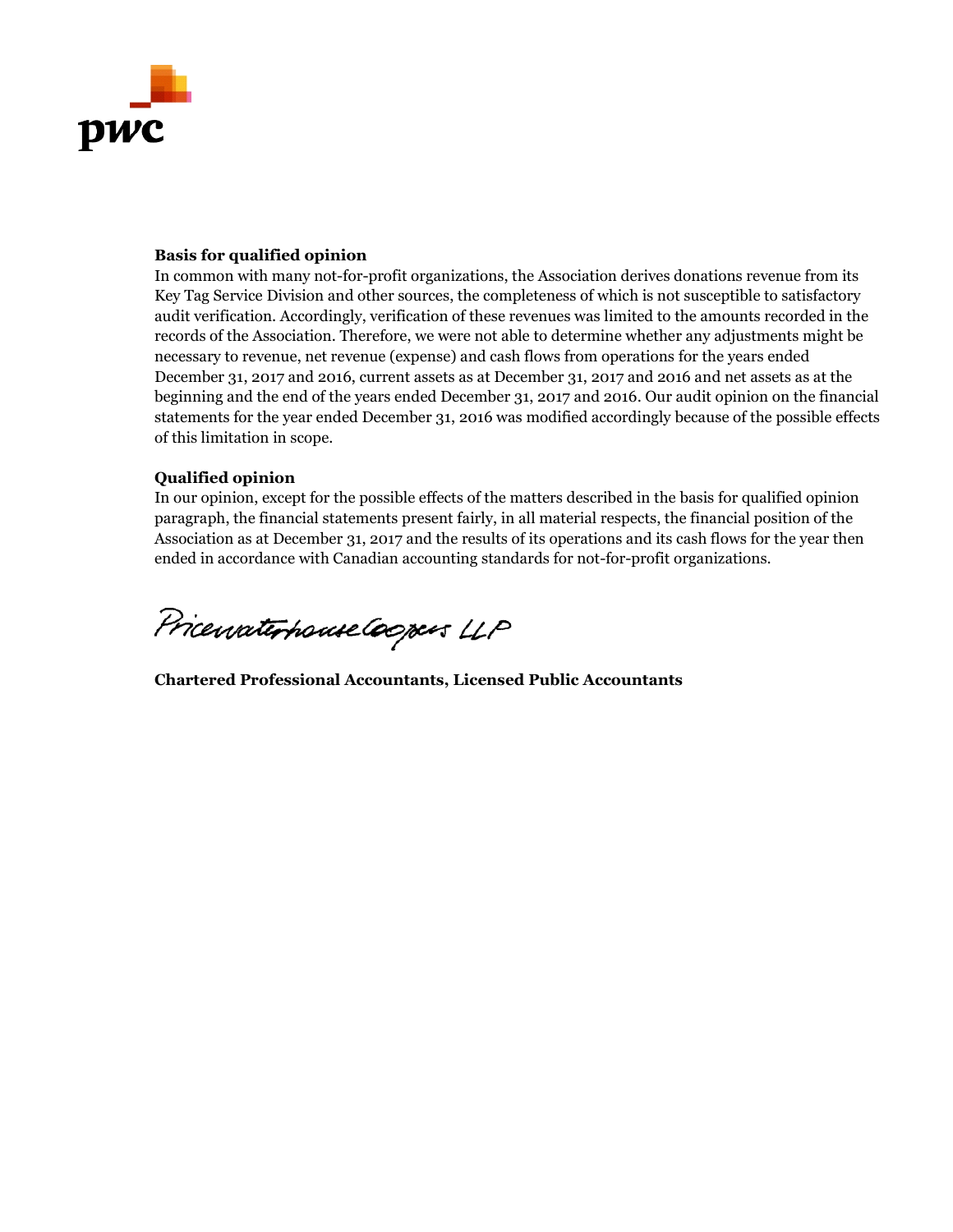Statement of Net Assets **As at December 31, 2017** 

|                                                                                                                                                                 | 2017                                                      | 2016<br>S                                                 |
|-----------------------------------------------------------------------------------------------------------------------------------------------------------------|-----------------------------------------------------------|-----------------------------------------------------------|
| <b>Assets</b>                                                                                                                                                   |                                                           |                                                           |
| <b>Current assets</b><br>Cash (note 3)<br>Short-term investments (note 4)<br>Accounts receivable<br>Key Tag supplies - at cost<br>Prepaid expenses              | 20,734,509<br>12,033,698<br>960,261<br>499,205<br>218,476 | 14,284,525<br>16,025,590<br>788,193<br>392,928<br>192,771 |
|                                                                                                                                                                 | 34,446,149                                                | 31,684,007                                                |
| <b>Capital assets (note 5)</b>                                                                                                                                  | 5,739,792                                                 | 5,912,610                                                 |
| <b>Pension asset</b> (note 6)                                                                                                                                   | 4,314,629                                                 | 4,160,160                                                 |
| Assets held for pension liability (note 7)                                                                                                                      | 5,783,733                                                 | 5,831,511                                                 |
| <b>Other assets (note 8)</b>                                                                                                                                    | 436,752                                                   | 434,008                                                   |
|                                                                                                                                                                 | 50,721,055                                                | 48,022,296                                                |
| <b>Liabilities</b>                                                                                                                                              |                                                           |                                                           |
| <b>Current liabilities</b><br>Accounts payable and accrued liabilities (note 9)                                                                                 | 4,679,966                                                 | 3,860,723                                                 |
| <b>Pension liability (note 6)</b>                                                                                                                               | 8,914,363                                                 | 8,326,808                                                 |
|                                                                                                                                                                 | 13,594,329                                                | 12,187,531                                                |
| <b>Net Assets</b>                                                                                                                                               | 37,126,726                                                | 35,834,765                                                |
| Net assets consist of<br>Unrestricted<br>Invested in capital assets<br>Internally restricted (note 10)<br>Externally restricted for endowment purposes (note 3) | 3,158,524<br>5,739,792<br>28,080,000<br>148.410           | 1,698,745<br>5,912,610<br>28,080,000<br>143.410           |
|                                                                                                                                                                 | 37,126,726                                                | 35,834,765                                                |
| <b>Commitments</b> (note 11)                                                                                                                                    |                                                           |                                                           |
| <b>Approved by the Board of Directors</b><br>Director                                                                                                           |                                                           | <b>Director</b>                                           |

Director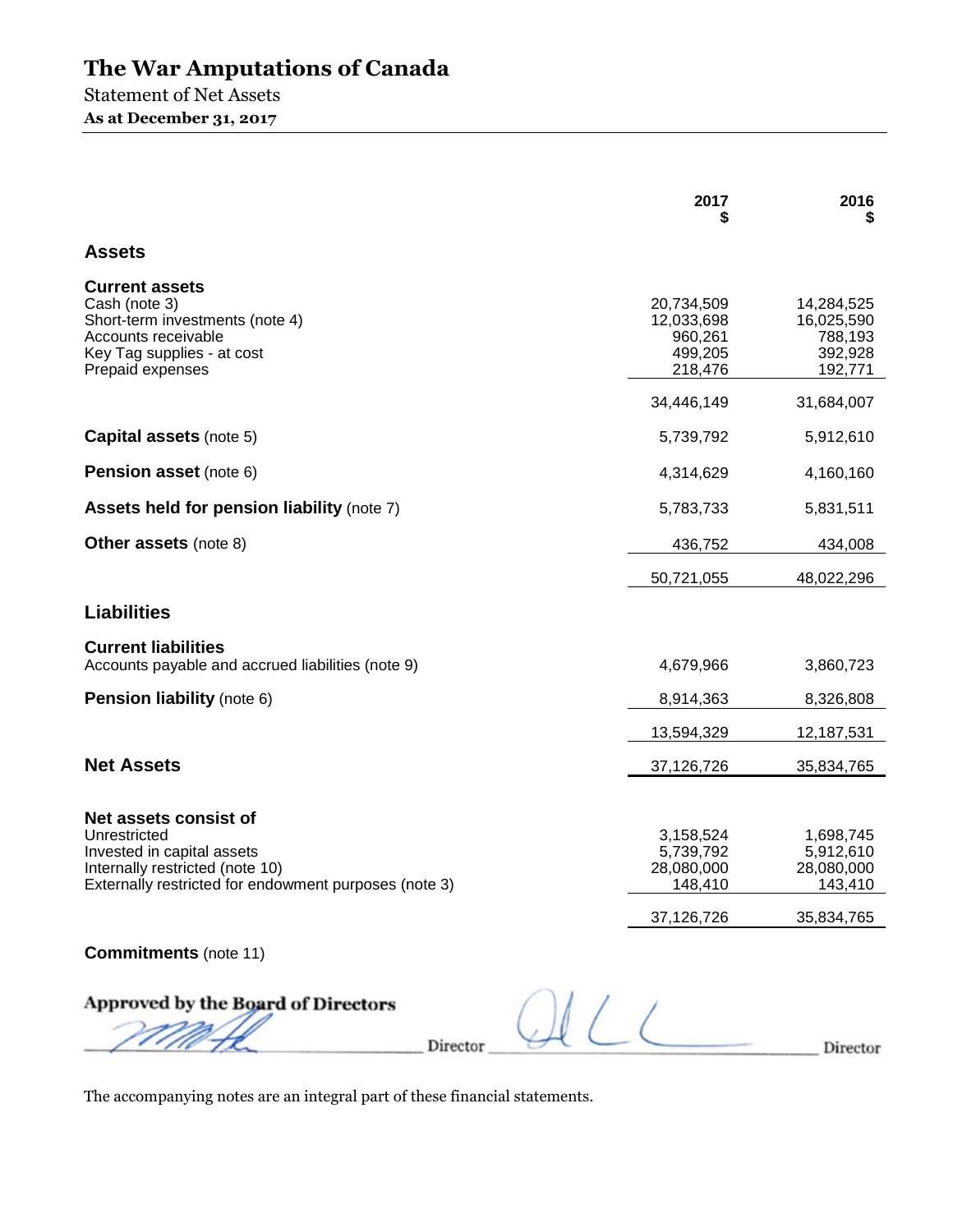Statement of Changes in Net Assets **For the year ended December 31, 2017** 

|                                                                        | <b>Balance -</b><br><b>Beginning of</b><br>year | Net revenue<br>for the<br>year | <b>Remeasurements</b><br>and other items | <b>Endowment</b><br>contributions | <b>Transfers</b><br>from (to) | Balance -<br>End of year |
|------------------------------------------------------------------------|-------------------------------------------------|--------------------------------|------------------------------------------|-----------------------------------|-------------------------------|--------------------------|
| <b>Unrestricted</b>                                                    | 1,698,745                                       | 2,522,937                      | (1,025,418)                              | ۰                                 | (37, 740)                     | 3,158,524                |
| Invested in capital assets                                             | 5,912,610                                       | (210, 558)                     | $\overline{\phantom{a}}$                 | $\overline{\phantom{0}}$          | 37,740                        | 5,739,792                |
| <b>Internally restricted (note 10)</b>                                 | 28,080,000                                      |                                | $\overline{\phantom{a}}$                 | $\overline{\phantom{a}}$          |                               | 28,080,000               |
| <b>Externally restricted for endowment</b><br><b>purposes</b> (note 3) | 143,410                                         |                                |                                          | 5,000                             |                               | 148,410                  |
|                                                                        | 35,834,765                                      | 2.312.379                      | (1,025,418)                              | 5.000                             |                               | 37,126,726               |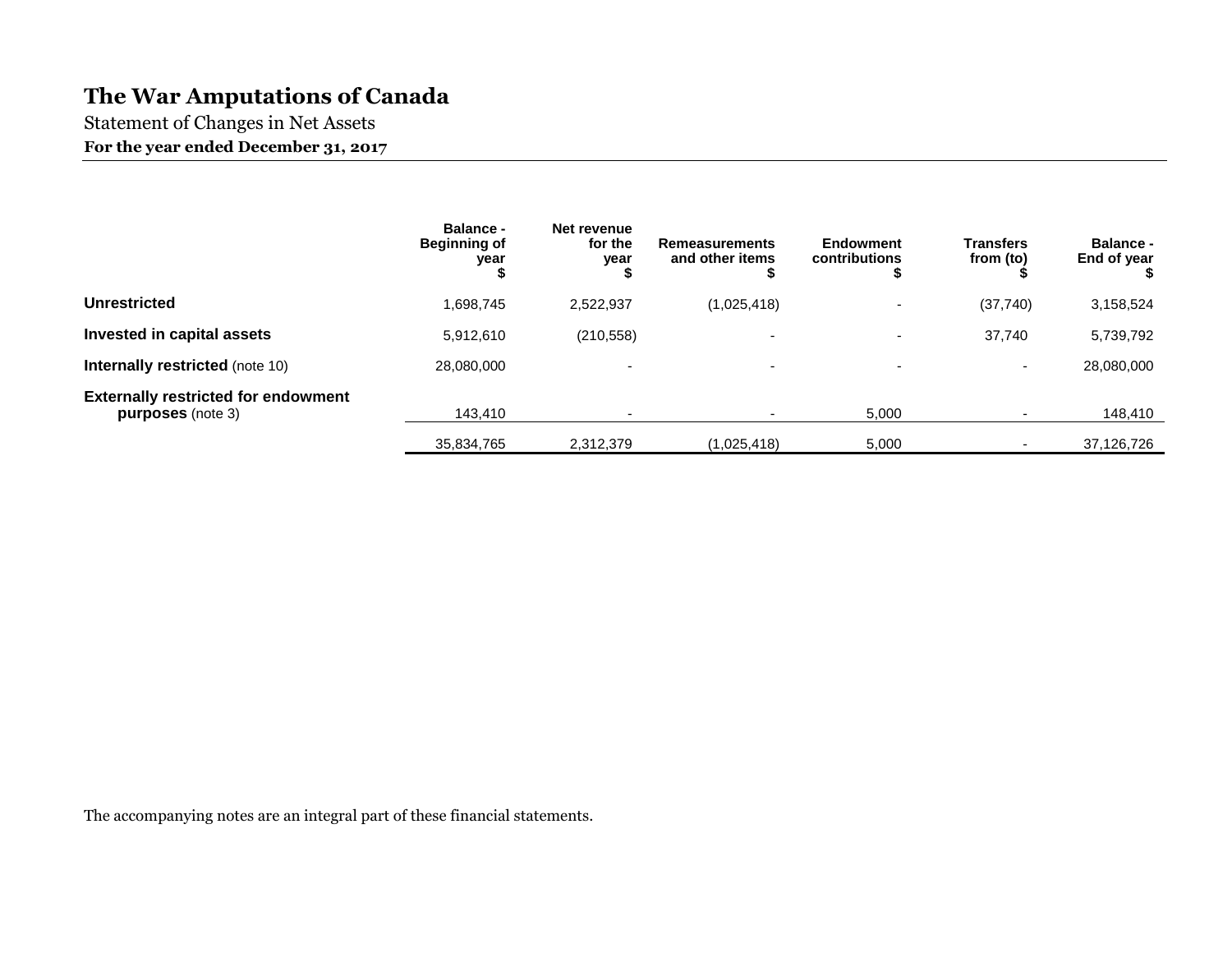## Statement of Revenue and Expense

**For the year ended December 31, 2017** 

|                                                                         | 2017               | 2016<br>S          |
|-------------------------------------------------------------------------|--------------------|--------------------|
| <b>Revenue</b>                                                          |                    |                    |
| Key Tag Service Division - sheltered workshop for the employment of the |                    |                    |
| disabled (note 1)                                                       | 31,081,443         | 30,491,871         |
| <b>Bequests</b>                                                         | 5,269,231          | 4,922,725          |
| Investment income<br>Donations and miscellaneous                        | 217,320<br>432,565 | 220,312<br>172,644 |
|                                                                         |                    |                    |
|                                                                         | 37,000,559         | 35,807,552         |
| <b>Expense</b>                                                          |                    |                    |
| Adult amputee program                                                   | 2,998,448          | 3,559,388          |
| At Your Service publication                                             | 198,798            | 218,035            |
| <b>Branch operations</b>                                                |                    | 185,561            |
| <b>Bursaries</b>                                                        |                    | 59,500             |
| CHAMP program                                                           | 9,202,983          | 9,438,290          |
| Corporate donor program                                                 | 213,088            | 232,372            |
| Directors' meetings                                                     | 27,157             | 69,354             |
| DRIVESAFE program (recovery)<br>Education and meetings                  | 186,205            | (90)<br>43,780     |
| Key Tag Service Division - sheltered workshop for the employment of the |                    |                    |
| disabled (note 1)                                                       | 14,758,868         | 15,107,013         |
| Legal and audit                                                         | 128,680            | 91,361             |
| Miscellaneous                                                           | 173,126            | 82,001             |
| PLAYSAFE program                                                        | 2,620,557          | 2,657,710          |
| Prosthetics research and education funding                              | 469,535            | 489,492            |
| <b>Public awareness</b>                                                 | 88,533             | 78,937             |
| Service bureau and advocacy                                             | 2,518,678          | 2,611,010          |
| Sick visiting                                                           |                    | 3,431              |
| Special programs                                                        | 25,434             | 81,680             |
| Survivors' subsistence grants                                           | 7,000              | 12,000             |
| Veterans' issues - special                                              | 435,323            | 377,009            |
| Video distribution                                                      | 23,166             | 15,086             |
| Widows' assistance program                                              | 612,602            | 681,576            |
|                                                                         | 34,688,181         | 36,094,496         |
| Net revenue (expense) for the year                                      | 2,312,378          | (286,944)          |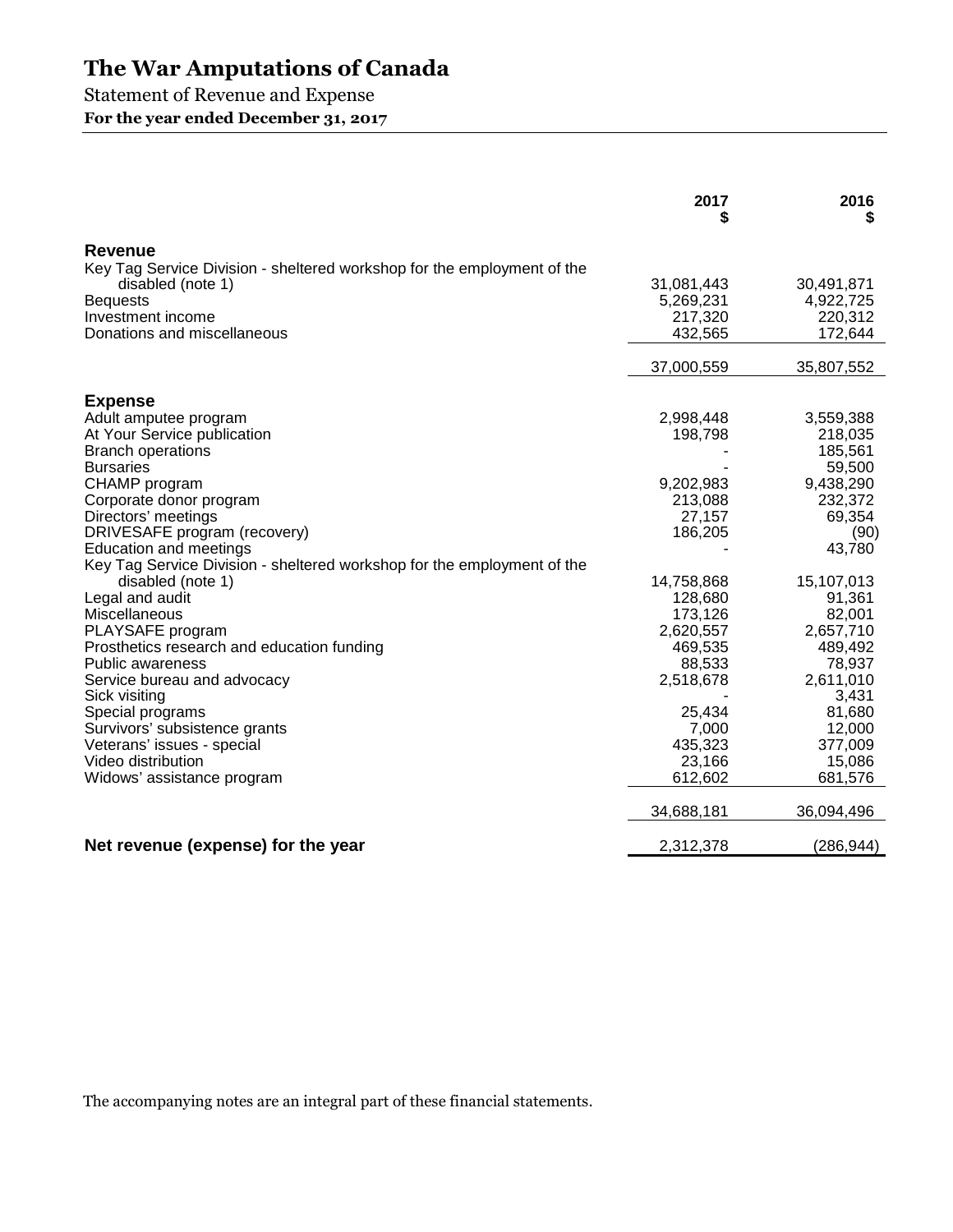Statement of Cash Flows **For the year ended December 31, 2017** 

|                                                                                                                                 | 2017                                   | 2016<br>\$                              |
|---------------------------------------------------------------------------------------------------------------------------------|----------------------------------------|-----------------------------------------|
| Cash provided by (used in)                                                                                                      |                                        |                                         |
| <b>Operating activities</b><br>Net revenue (expense) for the year<br>Items not affecting cash                                   | 2,312,379                              | (286, 944)                              |
| Amortization of capital assets<br>Loss on disposal of capital assets<br>Changes in fair value of investments<br>Pension expense | 210,558<br>(168, 145)<br>907,000       | 383,367<br>21,073<br>228,044<br>941,541 |
| Payments for employment benefits<br>Net change in non-cash working capital items                                                | (1,499,332)<br>512,449                 | (1,495,711)<br>804,843                  |
|                                                                                                                                 | 2,274,909                              | 596,213                                 |
| <b>Investing activities</b><br>Proceeds on sale of investments<br>Purchase of investments<br>Purchase of capital assets         | 12,812,703<br>(8,604,888)<br>(37, 740) | 60,588,011<br>(62,068,334)<br>(793,647) |
| <b>Financing activity</b><br><b>Endowment contributions</b>                                                                     | 4,170,075<br>5,000                     | (2,273,970)<br>5,000                    |
| Net change in cash for the year                                                                                                 | 6,449,984                              | (1,672,757)                             |
| Cash - Beginning of year                                                                                                        | 14,284,525                             | 15,957,282                              |
| Cash - End of year                                                                                                              | 20,734,509                             | 14,284,525                              |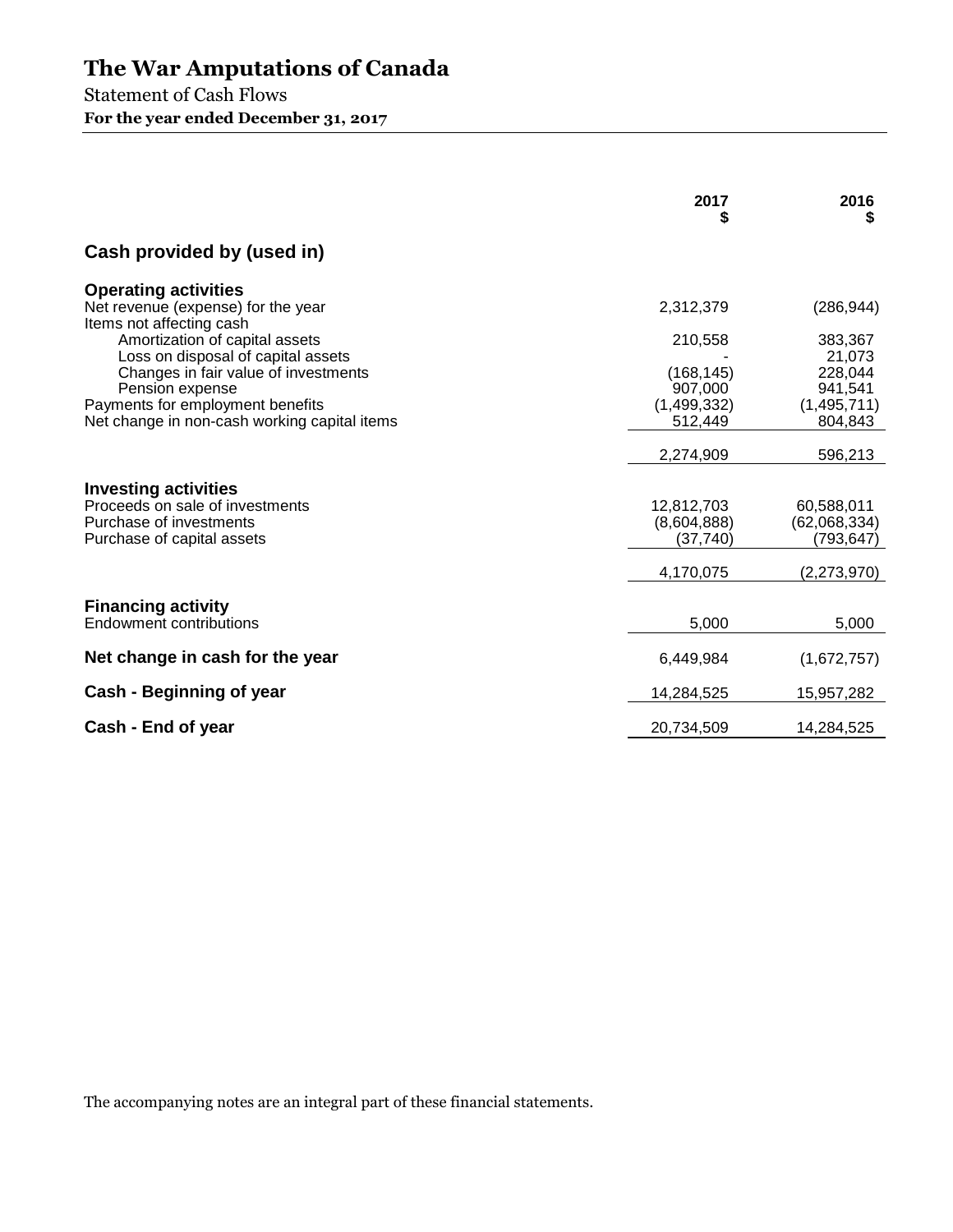Notes to Financial Statements **December 31, 2017** 

### **1 Primary purpose and basis of presentation**

The primary purpose of The War Amputations of Canada ("the Association") is to provide financial and advisory services to those who have lost a limb, limbs or total eyesight in military service in the Armed Forces of Canada or her allies during time of war and to provide similar services to persons resident in Canada who have undergone amputation for causes other than war.

The Association is a registered charity, exempt from income taxes under subsection 149(1)(f) of the *Income Tax Act*, and is incorporated under the *Canada Not-for-profit Corporations Act.*

The financial statements are prepared by management in accordance with Canadian accounting standards for not-for-profit organizations and include the accounts of the National Headquarters, the 19 branches and the Key Tag Service Division.

#### **Key Tag Service Division**

In 1946, the Association created the Key Tag Service Division to provide employment for returning disabled veterans from the Second World War. This service was recognized as a sheltered workshop. During the intervening years, disabled Canadians have continued to find employment at the Key Tag Service Division. The Key Tag Service Division is dedicated to providing employment to disabled Canadians.

## **2 Summary of significant accounting policies**

#### **Use of estimates**

The preparation of financial statements in conformity with Canadian accounting standards for not-for-profit organizations requires management to make estimates and assumptions that affect the reported amounts of assets and liabilities and the disclosure of contingent assets and liabilities at the date of the financial statements and the reported amounts of revenue and expense during the reporting periods. Actual results could differ from those estimates.

#### **Investments**

The Association's investments (notes 4 and 7) are measured at fair value using quoted market prices. Changes in fair value are included in the statement of revenue and expense.

#### **Capital assets**

Capital assets are recorded at cost and are then amortized over their estimated useful service lives, using the declining-balance method, at the following annual rates:

| <b>Buildings</b>                   | 5%  |
|------------------------------------|-----|
| Furniture, machinery and equipment | 25% |
| Vehicles                           | 25% |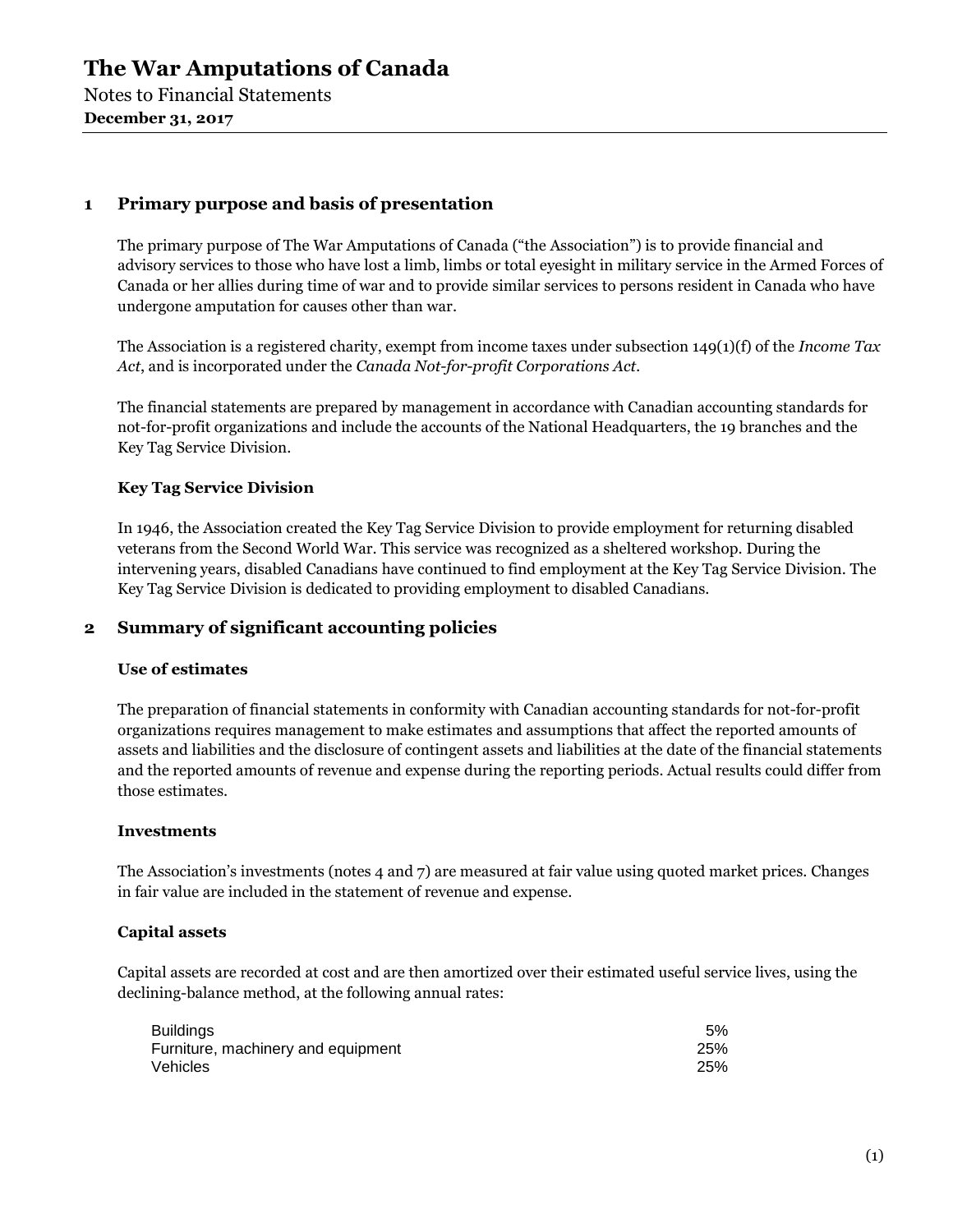Notes to Financial Statements **December 31, 2017** 

#### **Revenue recognition**

Unrestricted contributions are recognized as revenue when received or receivable if the amount to be received can be reasonably estimated and collection is reasonably assured.

Endowment contributions are recognized as direct increases in net assets.

#### **Employee future benefits**

The Association provides retirement benefits for its Key Tag Service Division employees and their survivors under a defined benefit pension plan ("the Key Tag Service Pension Plan") based on length of service and final average earnings. The Association funds its share of the Key Tag Service Pension Plan. On January 1, 2012, the Key Tag Service Pension Plan was amended so that all future benefits accruing on and after this date for new employees would be on a defined contribution basis.

Certain members of senior management are members of various unfunded defined benefit pension plans ("Executive Pension Plans") with benefits paid by the Association based on a fixed percentage of final earnings offset by pensions provided by other plans of the Association.

The related accrued benefit obligations are actuarially determined based on the most recently completed actuarial valuation prepared for funding purposes of the Key Tag Service Pension Plan. Under the immediate recognition approach, the total cost, excluding remeasurements and other items, is included in net revenue (expense) for the year. Actuarial gains and losses, past service costs and other remeasurements and other items are recognized directly in net assets.

The Association also maintains a defined contribution plan for its National Headquarters employees. Contributions based on 5% of employee earnings are expensed as paid.

#### **Allocation of expenses**

Occupancy, general office and amortization expenses relating to the National Headquarters are allocated to certain programs in order to reflect support provided to these areas. These expenses are allocated based on estimates of usage.

A portion of other salaries and benefits expenses are allocated to certain programs in order to reflect support provided to these areas. These expenses are allocated based on estimates of time spent by the relevant personnel on these programs.

#### **3 Cash**

The Association receives a significant portion of its funding immediately prior to the year-end. These funds are used to finance the operations of its charitable activities in the ensuing year.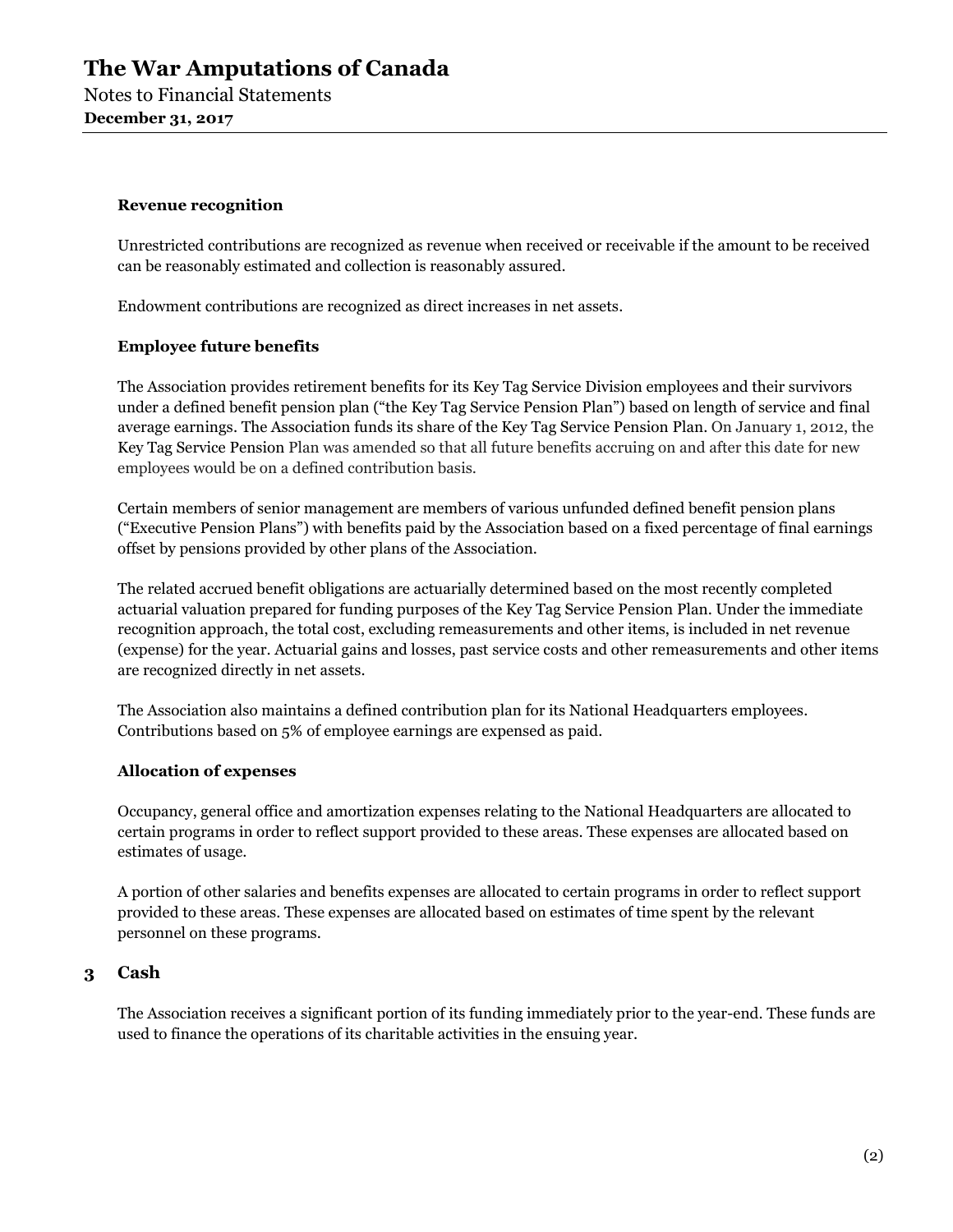Notes to Financial Statements

## **December 31, 2017**

Net assets restricted for endowment purposes include gifts to the Association stipulating that the resources be maintained permanently and that only interest earned may be used in designated programs. Endowments are invested in cash. Principal amounts received to date are as follows.

|                                                                                                                       | 2017<br>⊅                                             | 2016<br>\$                                            |
|-----------------------------------------------------------------------------------------------------------------------|-------------------------------------------------------|-------------------------------------------------------|
| Ed McAndrew<br>Griffith and Christina Lloyd<br>Kerr Estate<br>Lewis Manne<br>Michael Lifshitz<br><b>Robert Elliot</b> | 25,000<br>40,000<br>53,000<br>20,000<br>410<br>10,000 | 25,000<br>35,000<br>53,000<br>20,000<br>410<br>10,000 |
|                                                                                                                       | 148,410                                               | 143,410                                               |

## **4 Short-term investments**

|                                                                                                                                    | 2017                                                   | 2016                                                           |
|------------------------------------------------------------------------------------------------------------------------------------|--------------------------------------------------------|----------------------------------------------------------------|
| Cash<br>Guaranteed investment certificates<br>Government of Canada treasury bills<br>Government bonds<br>Accrued interest<br>Other | 462.344<br>1,500,000<br>359,881<br>9,677,468<br>34.005 | 32,053<br>6,000,000<br>59,939<br>9,775,910<br>154,188<br>3,500 |
|                                                                                                                                    | 12,033,698                                             | 16,025,590                                                     |

Guaranteed investment certificates bear interest at fixed rates ranging from 1.4% to 2.2% and mature between 2017 and 2018 (2016 - bear interest at rates ranging from 1.4% to 2.2% and mature between 2016 and 2017).

Government bonds bear interest at fixed rates ranging from 1.35% to 2.40% and mature between 2022 and 2026 (2016 - bear interest at ranging from 1.25% to 1.95% and mature between 2020 and 2025).

## **5 Capital assets**

|                                                                            |                                               |                                    | 2017                                        |
|----------------------------------------------------------------------------|-----------------------------------------------|------------------------------------|---------------------------------------------|
|                                                                            | Cost<br>\$                                    | <b>Accumulated</b><br>amortization | <b>Net</b>                                  |
| Land<br><b>Buildings</b><br>Furniture, machinery and equipment<br>Vehicles | 1,725,546<br>9,166,614<br>4,222,623<br>39,183 | 5,647,042<br>3,749,989<br>17,143   | 1,725,546<br>3,519,572<br>472,634<br>22,040 |
|                                                                            | 15,153,966                                    | 9,414,174                          | 5,739,792                                   |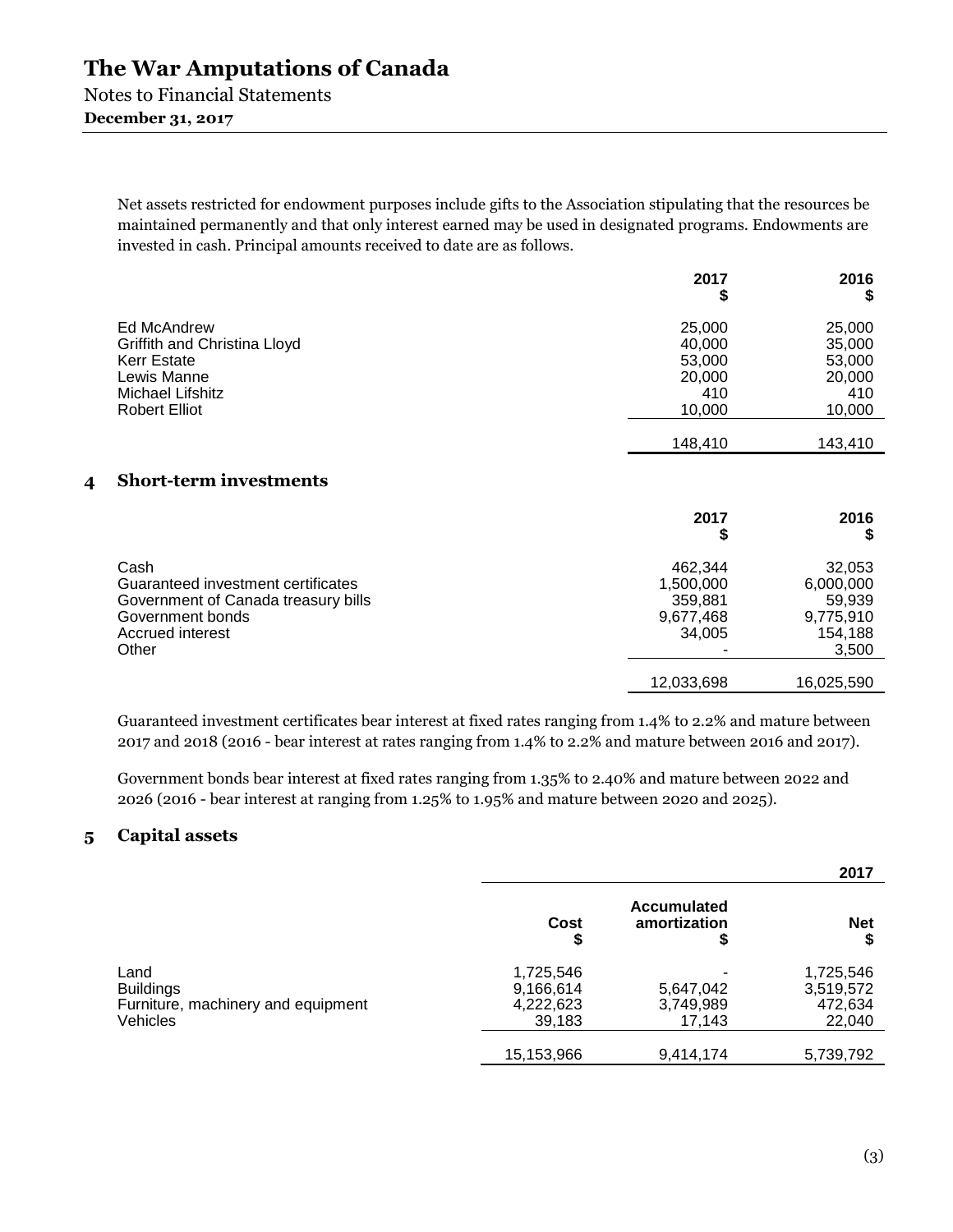Notes to Financial Statements **December 31, 2017** 

|                                                                            |                                               |                                    | 2016                                        |
|----------------------------------------------------------------------------|-----------------------------------------------|------------------------------------|---------------------------------------------|
|                                                                            | Cost<br>\$                                    | <b>Accumulated</b><br>amortization | <b>Net</b>                                  |
| Land<br><b>Buildings</b><br>Furniture, machinery and equipment<br>Vehicles | 1,725,546<br>9,153,951<br>4,197,545<br>39,183 | 5,475,560<br>3,718,259<br>9,796    | 1,725,546<br>3,678,391<br>479,286<br>29,387 |
|                                                                            | 15,116,225                                    | 9,203,615                          | 5,912,610                                   |

## **6 Employee future benefits**

Extrapolations of actuarial valuations prepared as at January 1, 2017 (2016 - January 1, 2014) indicated the following information as at the measurement dates of December 31 each year.

|                                                         |                                                      | 2017                                                          |                                                      | 2016                                                    |
|---------------------------------------------------------|------------------------------------------------------|---------------------------------------------------------------|------------------------------------------------------|---------------------------------------------------------|
|                                                         | <b>Executive</b><br><b>Pension Plans</b><br>(note 7) | <b>Key Tag</b><br><b>Service</b><br><b>Pension Plan</b><br>\$ | <b>Executive</b><br><b>Pension Plans</b><br>(note 7) | <b>Key Tag</b><br><b>Service</b><br><b>Pension Plan</b> |
| Fair value of plan assets<br>Accrued benefit obligation | (8,914,363)                                          | 30,397,518<br>(26,082,889)                                    | (8,326,808)                                          | 27,541,022<br>(23,380,862)                              |
| Pension asset (liability)                               | (8,914,363)                                          | 4,314,629                                                     | (8,326,808)                                          | 4,160,160                                               |

## **7 Assets held for pension liability**

The following assets are held with the intention to pay pension benefits under the Executive Pension Plans (note 6).

|                                                                                           | 2017      | 2016      |
|-------------------------------------------------------------------------------------------|-----------|-----------|
| Manulife Balanced Fund<br>Guaranteed investment accounts bearing interest at fixed rates, | 3,194,169 | 3,147,834 |
| maturing within five years                                                                | 2,589,564 | 2,683,677 |
|                                                                                           | 5,783,733 | 5,831,511 |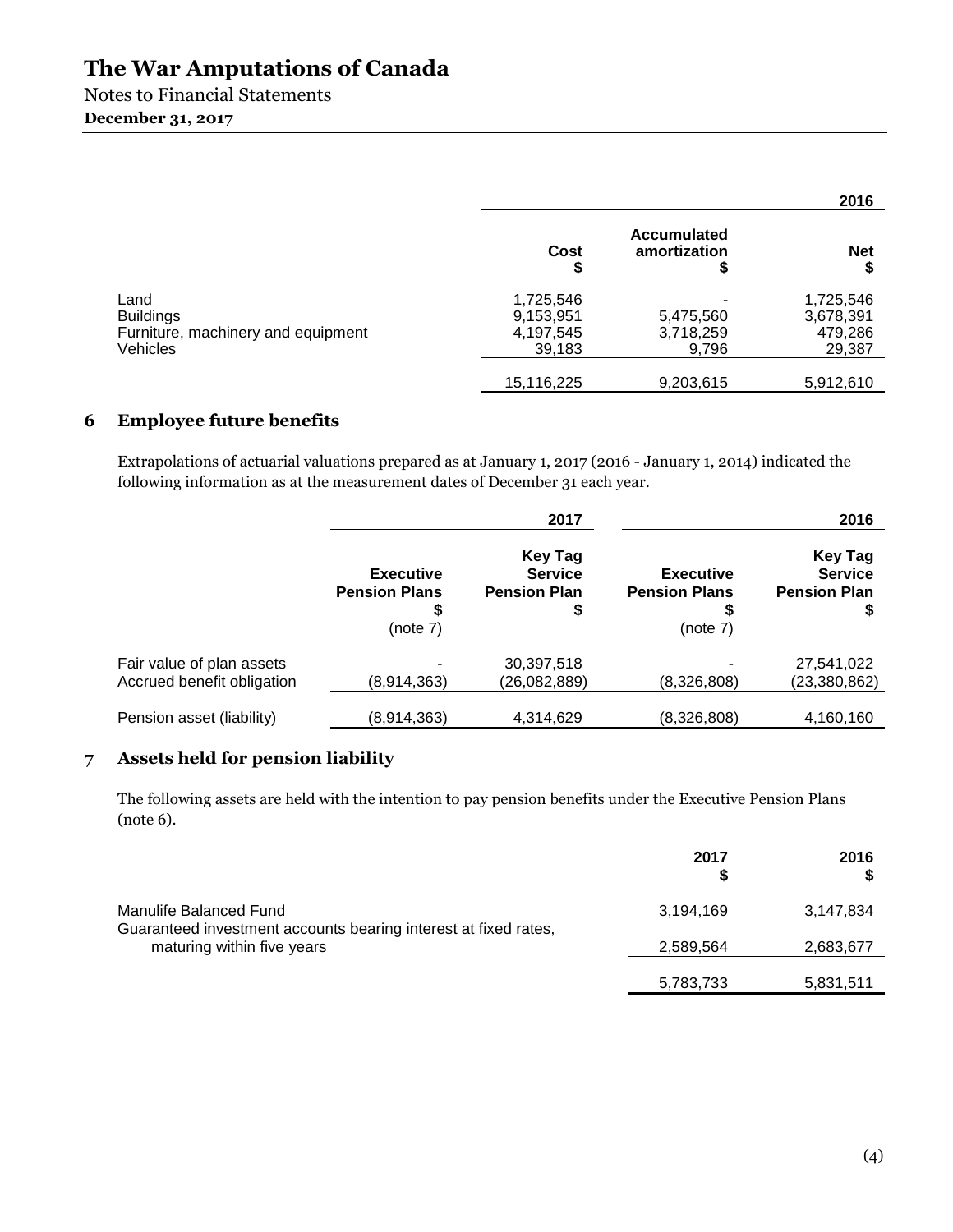Notes to Financial Statements **December 31, 2017** 

#### **8 Other assets**

Other assets represent the present value of donations receivable by the Association as beneficiary of irrevocable gifted charitable remainder life insurance and trust policies.

#### **9 Government remittances**

Government remittances of \$nil (2016 - \$nil) are included in accounts payable and accrued liabilities.

#### **10 Internally restricted net assets**

The National Board of Directors has approved internally restricted net assets for:

- a) long-term commitments made with respect to children enrolled in the Child Amputee (CHAMP) program;
- b) survivors' subsistence grants of \$2,000 per member on the death of an active member and \$1,000 on the death of the spouse. Payment of these grants is at the discretion of the respective branch executives on the basis of need.

|                                                | 2017<br>\$           | 2016                 |
|------------------------------------------------|----------------------|----------------------|
| CHAMP program<br>Survivors' subsistence grants | 28,000,000<br>80,000 | 28,000,000<br>80,000 |
|                                                | 28,080,000           | 28,080,000           |

#### **11 Commitments**

Minimum annual lease payments relate to office space and equipment leases as follows:

|                               | \$      |
|-------------------------------|---------|
| Year ending December 31, 2018 | 181,128 |
| 2019                          | 153,610 |
| 2020                          | 146,267 |
| 2021                          | 146,930 |
| 2022                          | 156,607 |
| <b>Thereafter</b>             | 366,109 |

## **12 Additional information to comply with the disclosure requirements of the** *Charitable Fundraising Act* **(Alberta)**

Key Tag Service Division expenses include \$106,781 (2016 - \$104,760) for employees whose principal duties involve fundraising.